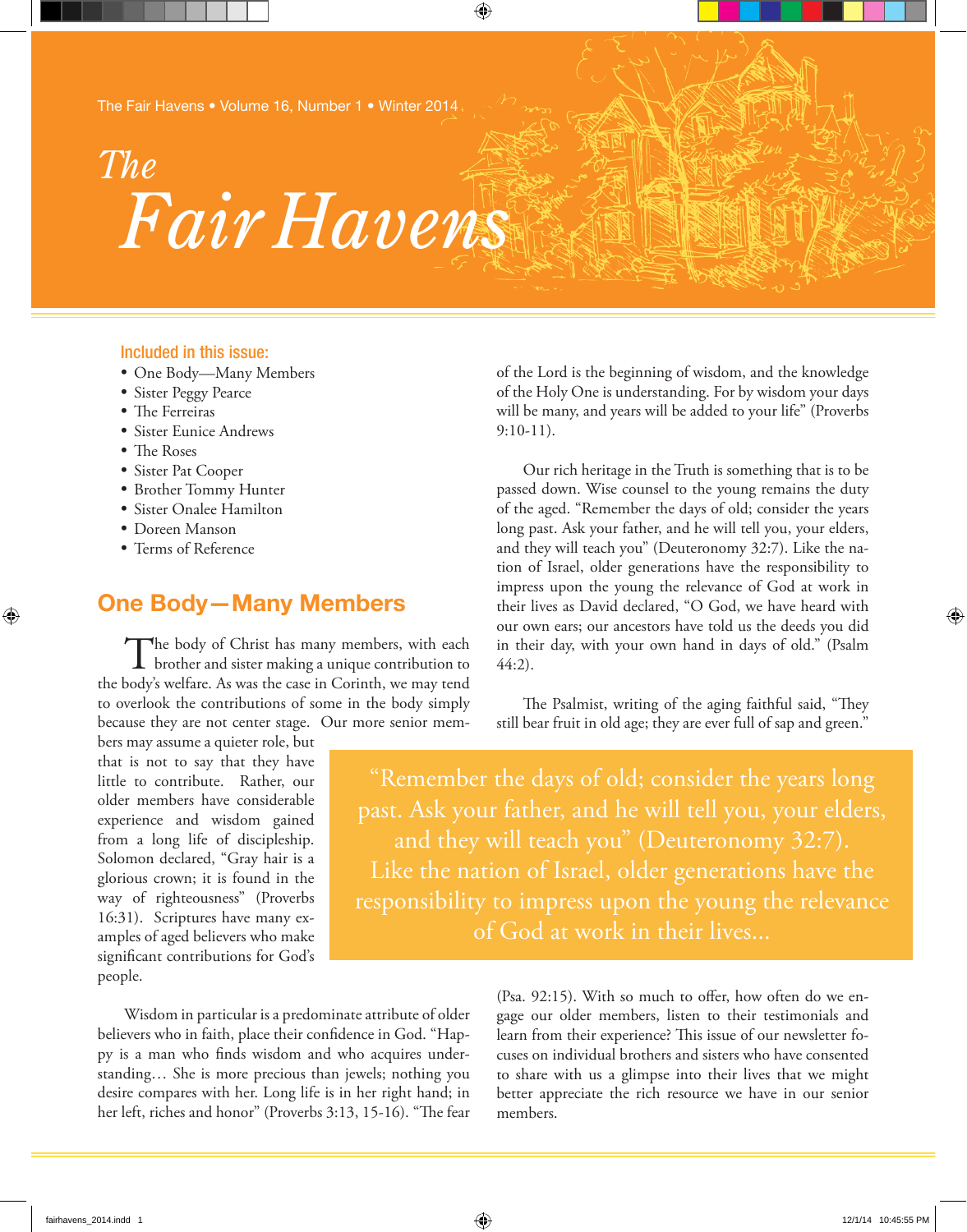## **Sister Peggy Pearce**

Sister Peggy is a young 91 and has attended the McKenzie<br>Ecclesia in Victoria for 9 years, before which she attended the Nanaimo ecclesia for 57 years. She moved from England Small Heath Ecclesia to Canada in 1957. She resides in Simon Manor, the senior's accommodation that is located across the parking lot from the ecclesial hall. Sister Peggy literally springs from her seat – she is a bundle of energy in a petite frame. Peggy has remained single and provided hospitality to numerous people over the years when she resided in her own home. She was one of the organists at the Nanaimo ecclesia until the time she left and one memory I have of her playing was just watching her legs skip quickly from pedal to pedal – something she managed even when wearing high heels. She is wonderful company and has many thoughts and opinions on Bible topics - she is a thinker and a doer!

⊕

Peggy worked as a Medical Office Assistant, which involved a lot of planning and constant interaction with a variety of people. Her work mates knew of her beliefs and were very aware of her commitment and community.

Peggy's family became involved with the Christadelphians when she was about three years old. She went through the Sunday School and feels her decision to be baptized grew out of this. She has been baptized for 75 years. Peggy's favourite Bible activity is discussion!!

Peggy taught Sunday School, was on the visiting list at her ecclesia in the UK, taught herself to play the organ, was involved in baptismal "examinations" and provided lots of

Peggy's family became involved with the Christadelphians when she was about three years old...She has been baptized for 75 years.

hospitality. She says meal prep wasn't her specialty but that didn't keep people from staying away.

Peggy is strengthened in her faith by current events. She lived through the bombings in the 2nd world war and while it was exciting times with the establishment of Israel, it was sobering too. They learned that they weren't necessarily ex-



Sis Peggy Pearce

empt from the suffering that surrounded them as 2 brethren in nearby Coventry were killed in an air attack. These days she is excited by the high level of activity seen globally: the weather, earthquakes, volcanoes, sickness, and of course, war. In World War II the enemy was quite obvious, today Peggy feels the enemy is more nebulous so perhaps a little more scary.

Peggy's advice to young people is, Think for Yourself! Don't depend on others for your understanding. Use your Bible and work a matter out. Also, what she has witnessed in her life has shown her that a "clean" life has its benefits and that our community is very special in the way we have old and young interacting and for the most part, enjoy safe, trusting relationships.

Again, Peggy's advice to all would be to make your conviction your own rather than just following traditions. We should think things through and feel free to discuss them and debate them – and not be afraid of questions and challenges to understanding.

⊕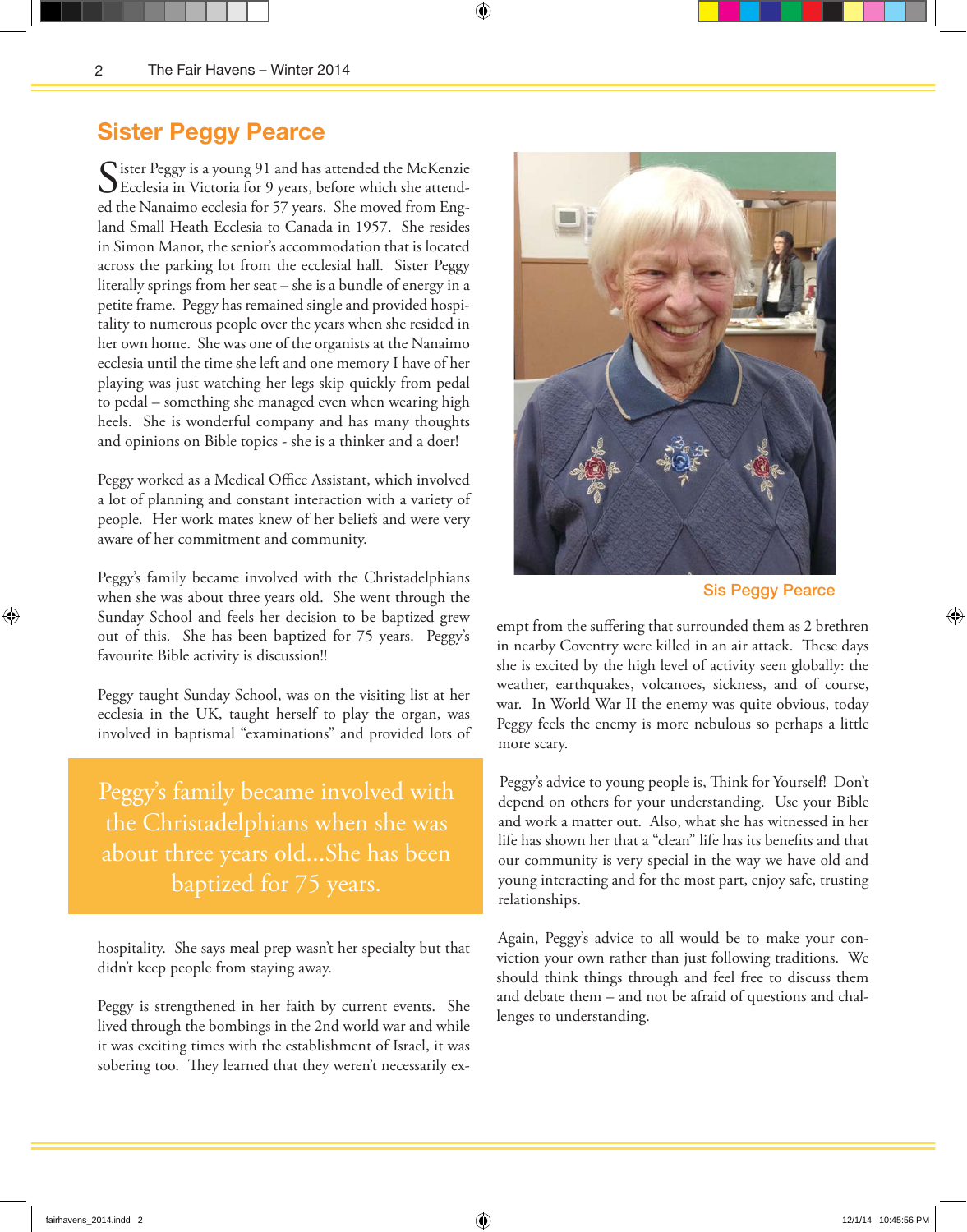### **The Ferreiras**

The Ferreiras were raised in Guyana as Roman Catholics. Growing up, Sister Claire had very little exposure to books except Catholic magazines depicting saints in beautiful flowing gowns looking up to the heavens with rosaries in their hands. At the age of 10, Claire attended a school

⊕

run by nuns, but she had questions that went unanswered. She was told that she was too uneducated to read the Bible for herself, but would need to rely on the educated priest to disclose its meaning. When her schooling came to an abrupt end, she felt she would never understand the Bible.

Claire continued to want to know what the Bible said but she was convinced that she would never be able to comprehend it. She would read about battles and thousands being killed, but not of the beautiful saints she had read about as a child and in frustration, she would close the Book. "I felt that some day God would allow me to be able to read and understand it. I placed it on a table where I saw it first thing in the morning hoping that God would open it to me."

Then one day in total despair, she threw herself on the ground and said, "God or Jesus, whoever you

are, if you exist, I would like to know because if you do, I want to love and serve you. I promise that if anyone comes to my door speaking of you I will let them in". God answered Claire's prayer by sending an Operation Onesimus preaching team. She was so taken by their message that she later had thoughts of seeking some assistance to go to Haliburton where they where attending a Bible School. Claire wrote, "Luckily they returned, I took some classes and within a hundred days of my contact with them I entered the waters of baptism by the grace of God and have been baptized 41 years".

### **Sister Eunice Andrews**

Both my parents were Christadelphians but I grew up<br>in an age when children didn't ask questions. We were in a very small ecclesia with no Sunday School, so I did a correspondence class through the Isolation League Sunday School. I usually went to meeting with my mother and brother. Sadly there had been a split over the baptism of a policeman and a retired soldier. My father went one way and my mother another in terms of fellowship.

Brother Denis too, recalls being disillusioned with Catholicism as the rules kept changing. Mass was no longer only on Sunday; laypeople could now touch the host; revered saints were demoted. If God was unchanging, why did the church change?



Bro Denis and Sis Claire Ferreira

Claire's advice to the younger generation is to "seek God in truth, be still and listen". Denis wrote, "God has not asked us to accept Scripture on blind faith. By foretelling the future of His people Israel, He has given us the evidence to see that His word is true and His promises are absolutely sure. We should always be seeking for evidence which assures us of His truthfulness and faithfulness so that we can proclaim like Job, "I know that my redeemer liveth, and that he shall stand at the latter day upon the earth: and though after my skin worms destroy this body, yet in my flesh shall I see God."

I was baptized 61 years ago on March 15, 1953—one month after my brother's death. I still have the framed notice that appeared in *The Christadelphian* magazine.

My advice to young believers is to not neglect the daily reading of the Bible—even if you're busy or preoccupied with troubles or family concerns. If you always seem to have no time, it can be difficult to get back in the habit of daily reading. One brother said to me once if someone comes to him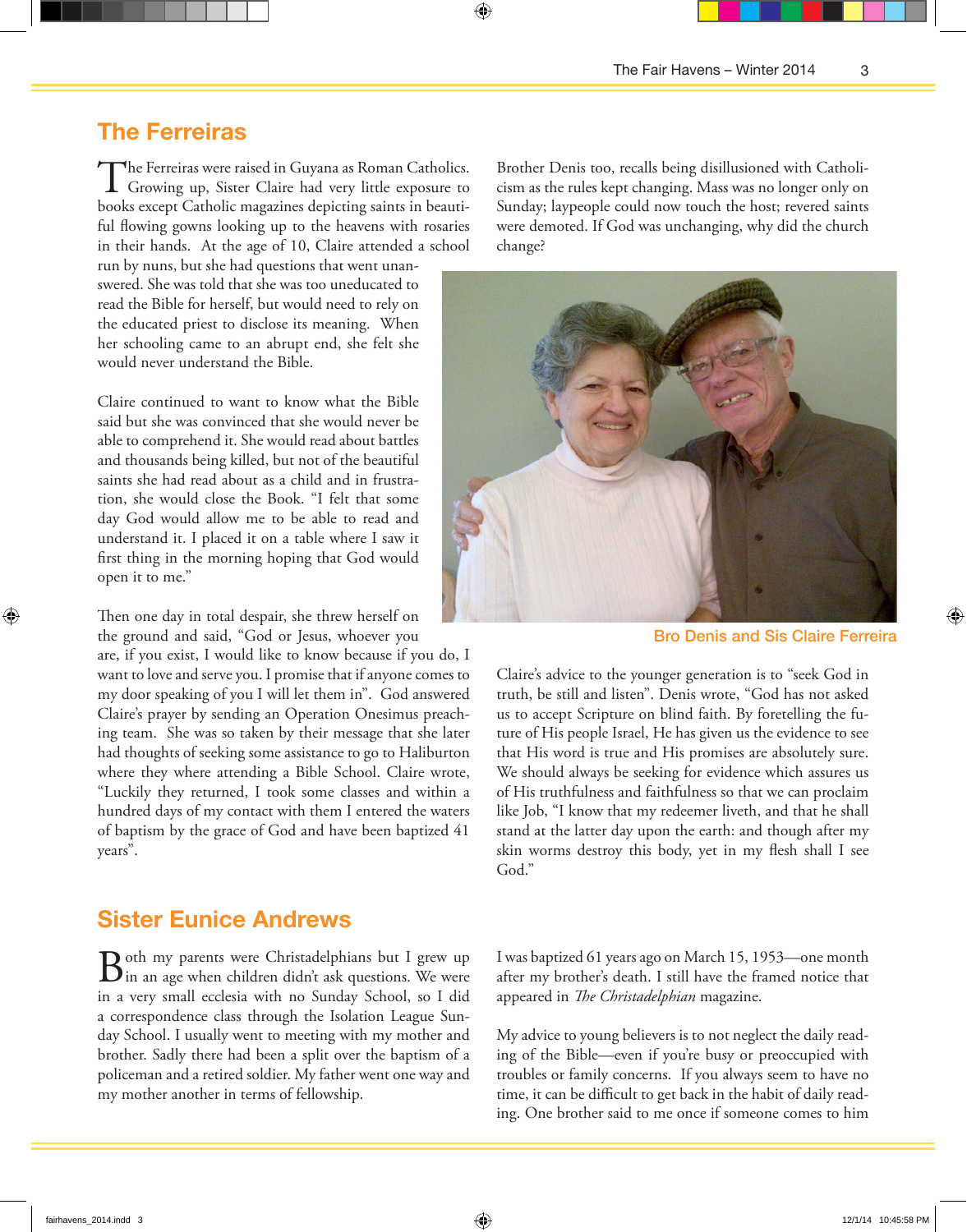with a problem he asks him if he is doing the daily readings. It is especially helpful to get back on track with the readings and daily prayer after a crisis. Once I heard a brother speaking about what sounded like a very rosy view of life—

all sunshine and gardens—and I was so frustrated I burst out, "But what do you do when you CAN'T pray? What do you do when you hit rock bottom?" The brother took me to Deuteronomy 33:27, "The eternal God is your dwelling place, and underneath are the everlasting arms. And he thrust out the enemy before you and said, 'Destroy." The brother then said, 'But you see, you can't hit rock bottom.' This has been a touchstone verse and comfort all my life and seen me through many trials. I also take comfort from Isaiah 40:31, "But they who wait for the Lord shall renew their strength, they



⊕

Sis Eunice Andrews

shall mount up with wings like eagles, they shall run and not be weary, they shall walk and not faint."

I have tried to remain active in my life in the Truth. In England, I participated in Young People's gatherings and vaca-

> tion Bible campaigns. As an adult in Canada I've been involved with sisters' classes and supporting lectures as well as teaching Sunday School and assisting the Superintendent. I was also on the committee for Pinecrest, a weekend camp in Ontario for young marrieds with children.

> As a parting thought, I would offer that life in the Truth has had both its ups and downs with many trials yet it is the Truth that has kept me sane and alive. It has been the one constant in my life. In older age, one has the time to read and study—not so much formal study, but rather the opportunity to pursue interesting questions that arise in the readings. Without God's Word, I would have been lost.

#### **The Roses**

⊕

Brother Bryan and Sister Georgina reside in Campbell-<br>
croft, Ontario and are members of the Peterborough ecclesia where Bryan serves as the Recording Brother. Georgina was brought up in a Christadelphian home, and

Bryan after meeting Georgina as a teenager began to learn of God's plan over the following years. When new opportunities beckoned, the Roses left England and immigrated to Canada where they made a new home for their family in Brampton, Ontario. It was here that Bryan reached the decision to be baptized following instruction and encouragement from Brother Gordon and Sister Joy Webb.

Their advice to the younger generation of believers is to set an example to the world. Our conviction determines our conduct. Just as Israel was called to be a kingdom of priests and a holy nation setting an example to the nations round about, so we too are to be a chosen people proclaiming the praises of God who called us out of darkness and into His marvelous light.

Sister Georgina's favorite Biblical account is the story of Esther having seen it performed by

Sunday School scholars who presented a compelling dramatization. Brother Bryan has found solace in the example of Job who learned never to lose faith in God, irrespective of the trials of life.



Bro Bryan and Sis Georgina Rose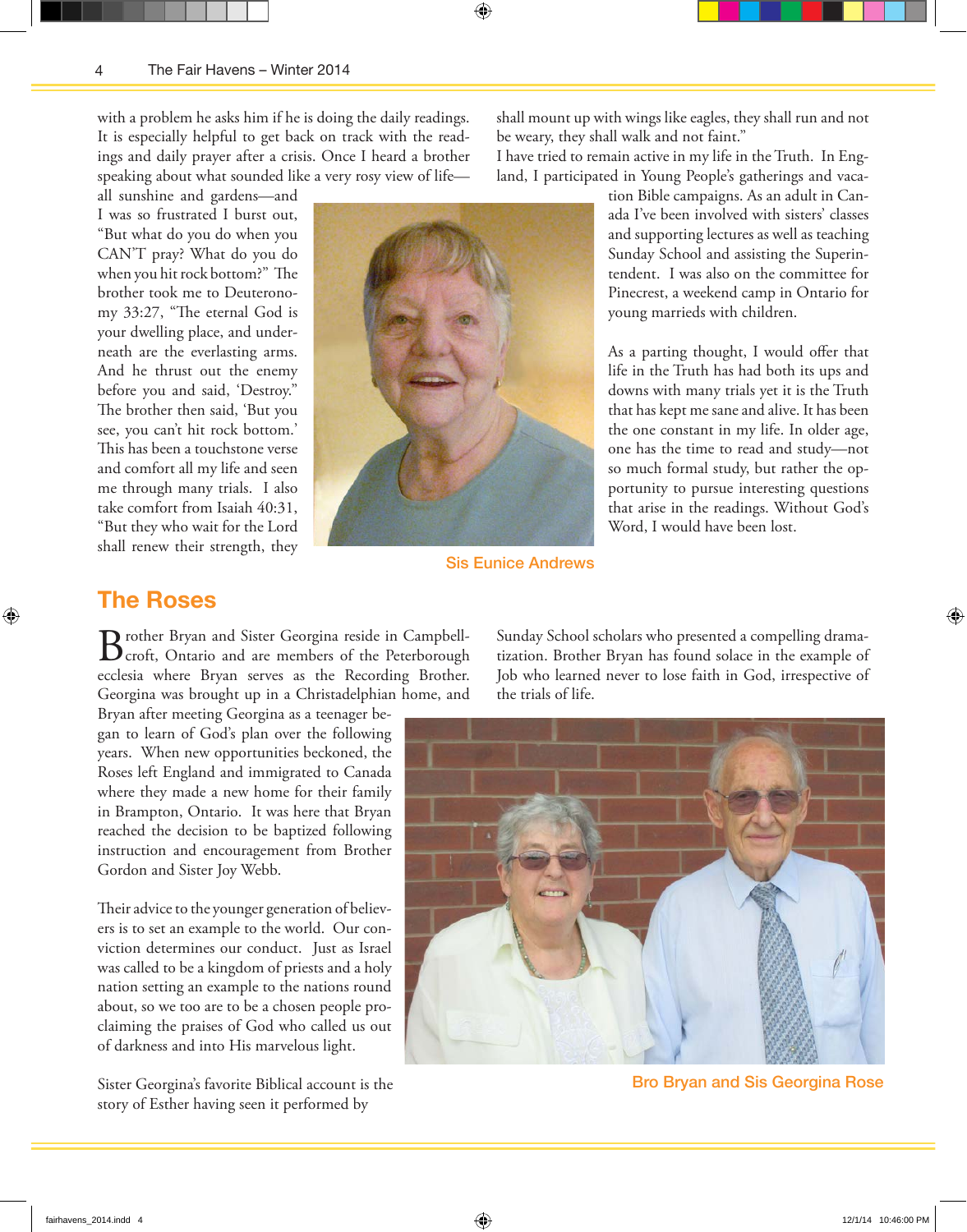Members now of a small ecclesia, the Roses wear many different hats to address the various needs of the meeting. Bryan, in addition to his administrative and pastoral roles as Recording Brother, also plays the keyboard on Sun-

day morning, while Georgina is responsible for setting the table, teaching Sunday School, assisting Bryan with pastoral visits and breaking of bread with the infirm.

The Roses find fellowship with other brothers and sisters strengthens their faith, as do following world events that point to the nearness of Christ's return.

Although retired, both Bryan and Georgina remain active with a host of hobbies. Georgina has volunteered with Community Care and enjoys painting, quilting and woodcarving. Bryan is involved with the local horticultural

## **Sister Pat Cooper**

I was very fortunate to have a mother and a father who were already in the Truth. We lived in a small town near Toronto called Dunbarton. As often as I could I went to meeting in Toronto, which was held in the Heliconian Hall.

Brother J.M. Weir taught me together with Kasey Pendyk and Roger Hill. We three were baptized together. I was about 20 years of age.

My parents, together with my sister, younger brother and myself moved to Huntsville, Ontario. Not far from where we lived, there was a beautiful lake called Skeleton Lake. Some of the brethren from the Toronto and Hamilton areas had cottages on the lake and we enjoyed their company during the summer.

When my four children were capable of looking after themselves, I went to North Bay to study to become a teacher. When I got home I managed to get a job right in town. I had a young class and I read them a story from the Bible every morning before we did our work. They asked many questions that I answered as best I could.

We have an ecclesial hall in Huntsville and the cottagers continue to support us. We are so fortunate to have them. We enjoy their friendship and benefit from their words of exhortation. We

miss them when they return to the city in the fall, but look forward to their return in the summer.

 I have been reading the story of Esther lately and I find it very interesting. Could it be because she was a woman and

society, picture framing and woodworking. Bryan's handiwork included construction of the furniture for the Memorial Service at the Scarlett Road Ecclesia (Toronto West).

⊕

The Roses find fellowship with other brothers and sisters strengthens their faith, as do following world events that point to the nearness of Christ's return.

was clever enough to save her people?

I also enjoy reading of the encouragement we find in Scripture, "As it is written, eye hath not seen nor ear heard neither has entered into the heart of man the things that God



Sis Pat Cooper (left) together with Sis Nitetis Austin

has prepared for them that love Him" (2 Cor. 2:9). I think children should memorize the word of God to direct their path in life.

⊕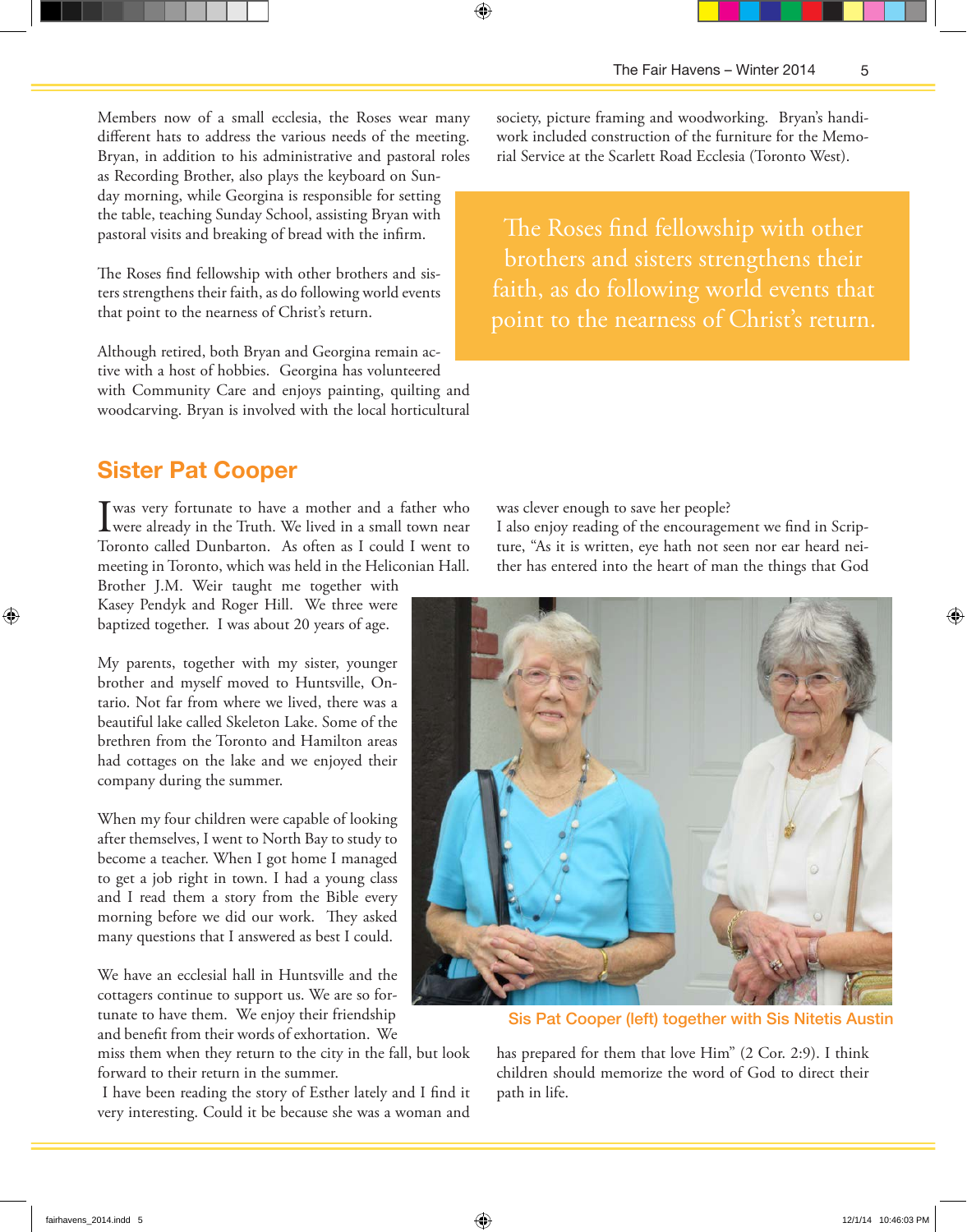## **Brother Tommy Hunter**

Tommy Hunter was born into a Christadelphian family<br>77 years ago, and attended the Berean Christadelphian ecclesia in London, Ontario. He always had a great interest in music, and after seeing a touring group of entertainers at the age of 9, he knew exactly what he wanted to do. For youngsters, many things can compete with the ecclesia, and Tommy was no different from many young people today. But his early exposure to Scripture, and strong family values, stayed with him during his entire career.

Tommy left home at 16 to pursue his dreams, but when he came home the occasional weekend, he always sought out his parents' monthly Bible magazines, to see if he could find the answers to a few of the world's problems such as events in the Middle East. His early days at Sunday School stayed with him, and as he got older, his curiosity drew him closer to discovering God's plan for the world.

When he was 19, he was asked to be part of a television network summer replacement show, as featured singer and guitar player. The show and Tommy quickly became a favourite with Canadians from coast to coast. At 23, he was given

show in the world. His regular closing, "be the good Lord willing, we'll see you next week", reflected back to his early days at Sunday school, and was as familiar to his audience as the music he performed.

He told his writers, producers, and directors "the thread that runs through this show starts with my closing remarks 'be the good Lord willing.' From beginning to end, that's the glue that holds this show together."

Tommy encourages the younger generation of believers to not be afraid of asking questions— and to keep asking and searching until answers are found.

> While on the road with his show, Tommy found himself searching hotel room Bibles as he reflected on God and the strong values instilled by his parents. He remembers his reading often left him feeling confused. But some years ago, he saw a *Learn to Read the Bible Effectively Seminar* advertised in a Brantford, Ontario newspaper. Hoping to find

Photo - *The Globe and Mail* reprinted with permission

his own network radio show, which led to his own television series, lasting 27 years, six of those also on an American network. It was the longest running network country music some clarity in the Scriptures, he attended the first seminar not even realizing that the Christadelphians sponsored it; he hadn't been in contact with the group since he was about 10 years old. Tommy found the subject material fascinating and Brother Paul Billington, who was the seminar leader, encouraged him to keep pursuing an understanding of the Word. He attended every class, continued on through the Genesis series and became a regular at the Brantford, Ontario ecclesia. He was baptized in the year 2000.

Reflecting on his life experiences leading up to and following his immersion, Tommy encourages the younger generation of believers

to not be afraid of asking questions— and to keep asking and searching until answers are found. If a stumbling block is encountered, continue to seek answers; don't grow dis-



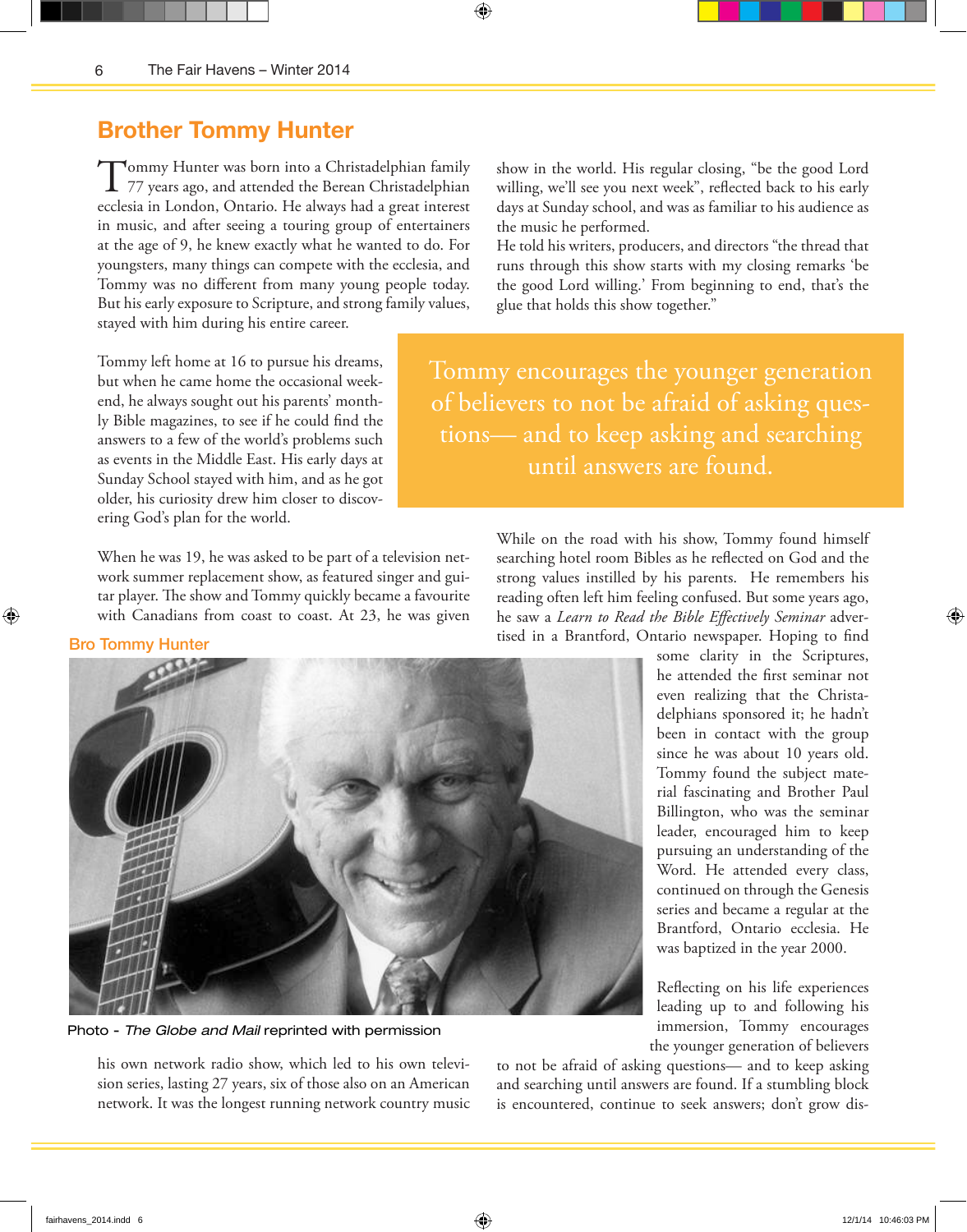couraged and drift away. Tommy also feels that fellowship with other believers is vital, and suggests that younger people seek the wisdom of elders and those whom they respect when questions arise.

Tommy is actively involved in fellowship with other believers and loves to discuss his faith. His experiences searching for answers have instilled in him a desire to share the Gospel and teach others. The Word of God continues to strengthen him and he also enjoys reading the works of Brother John Thomas, Brother Robert Roberts, and Brother G.V. Growcott, as well as many current Christadelphian publications such as the *Berean Christadelphian*, and the *Bible Magazine*. Tommy finds prophecy compelling and chapters like Ezekiel 38 continue to encourage him, providing reassurance that God's redemption draws near. His faith continues to be strengthened as he connects events in the world today with the relevant Scriptures. As Christ's return nears, Tommy reflected on a powerful lesson in his own life; "when we draw near to God He draws near to us (James 4:8). You cannot learn everything, but seek God's plan and try to live by His instructions and guidelines."

## **Sister Onalee Hamilton**

My father, John H. Laird Jr., helped to establish the Canadian Christadelphian Bible School. Each year we looked forward to the week of Bible study, fellowship and activities in the Muskoka region. Our friendships be-

came life long. For many years the brothers and sisters of the San Francisco ecclesia were my spiritual companions. When I married Harry and moved to Ontario, we were members of the Guelph ecclesia. There I reconnected with my Laird- Malcolm family and my Bible school friends. Now Bill and Ginny are active members of Toronto North. Bill's great-grandfather was one of the pioneers of the Christadelphians in Ontario.

In the early 1950s the Vista-Dome California Zephyr carried me west through the Rockies and the Sierra Nevada mountains to a new career in hospital medical records. I loved living in San Francisco, working there and commuting to Berkeley. Hospitals asked: How could patient health records be unified and made easily accessible to all who were giving patient care? Opportunity beckoned. While working with the State of California health information project, I flew many air miles for membership in United

Airlines 100,000 mile club. After the health records study was published, I joined a consulting firm working in hospital data processing. Computer technology was developing rapidly.



Sis Onalee Hamilton

Vacation visits with my parents often included a week at Bible school. There I met Harry and Bill. Several years passed. After our marriage in San Francisco, we flew to Collingwood in a plane piloted by Harry and his business partner. A new chapter. A new country. The year was 1971.

Harry had many interests: accordion teacher, co-owner with his father of two apple orchards, winning champion prizes with hand-polished Mcintosh apples. After the war his earth-moving machines were building roads in the nearby counties. He followed his passion for flying, earning his commercial pilot and instrument ratings. Harry helped to develop the local airport. He inspired me to earn my private pilot's license.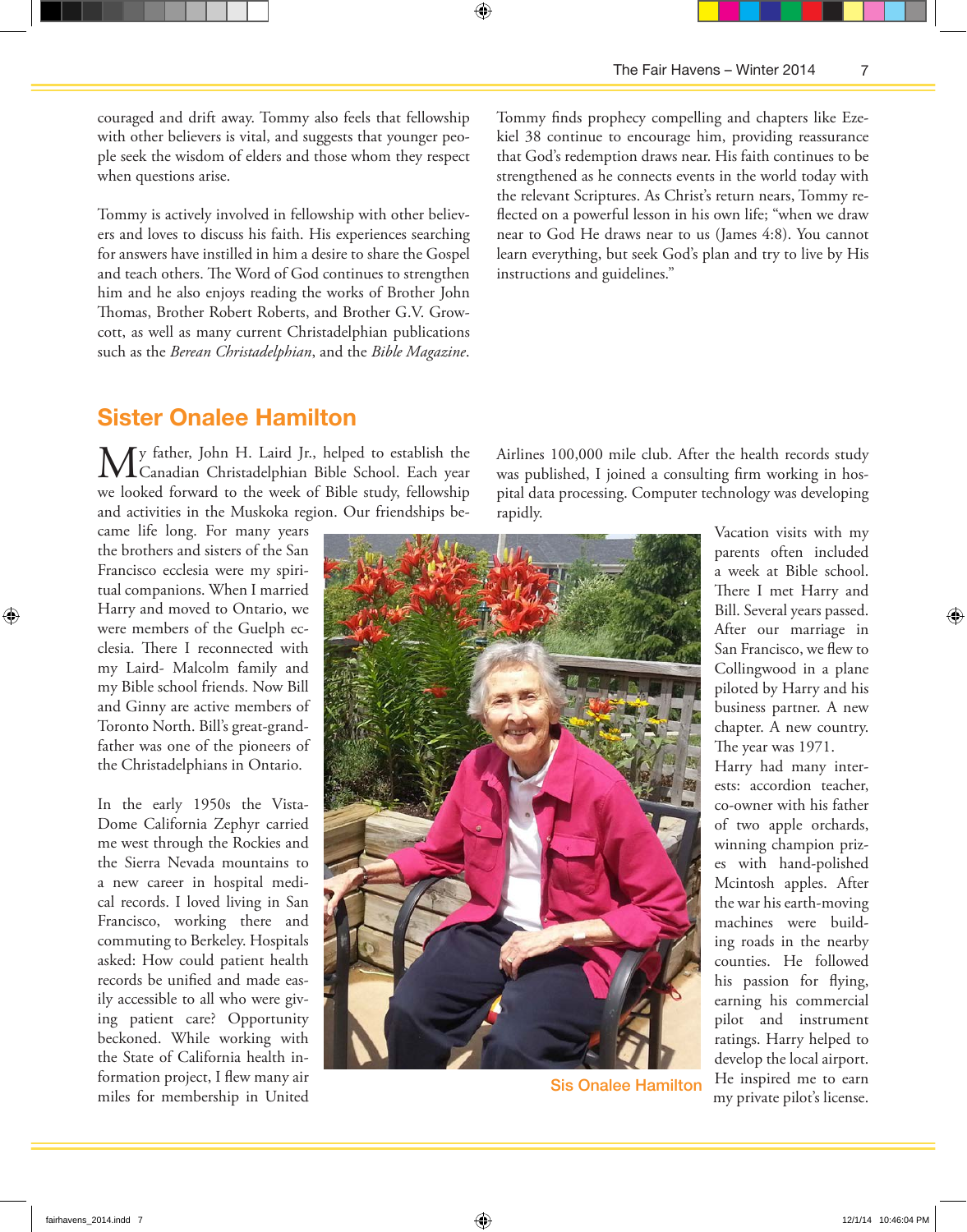We enjoyed being at the controls for flights in Canada and the US.

We proudly watched Bill earn his CA and carry his accounting and management skills into ownership of Harry Hamilton Construction as Harry retired.

As I see God's helping hand at work in my daily life, my trust in him is strengthened.

Favorite verses change as our lives change. Recently I have been learning about being thankful. Paul writes to the Greek brothers and sisters in Thessalonica (5:17): "Give thanks in all circumstances for this is the will of God for you in Christ Jesus." BUT, " ...in all circumstances"?? Well...yes.

### **Sister Doreen Manson**

Doreen grew up in a Christadelphian home with both parents in the Truth (Sis. Jean and Bro. Reginald Hannam) who attended both the Guelph and Hamilton meet-

ings. Doreen's grandparents on her father's side were also Christadelphians and they too attended both the Guelph and Hamilton meetings. She learned the Truth by attending Sunday School and from her family. Sis. Sarah Bigger and Sis. May and Bro. Herbert Vincent were notable teachers who made learning Bible stories very enjoyable.

Doreen was baptized in June of 1946 at age 18 in the West Avenue Christadelphian ecclesia. Bro. Bob Farrar was instrumental in her decision to be baptised. He was highly respected by Doreen who saw him as a father-like figure in her life. He and his wife Sarah (Sadie) were very generous with both their time and money. They often welcomed Doreen and her three sisters into their home and included them in many family outings. She admired their style of living and how they raised their two children. This was in contrast to Doreen's family who was quite poor in comparison; her parents lived in a rented home, had no car, and all their food came from the garden.

When I experienced something that was not my choice, I learned later that God provided it for my good. God has His plan for each of us. "He disciplines us in a way that provides genuine benefit to us and enables us to share in his holiness"(Hebrews 12:10). As I see God's helping hand at work in my daily life, my trust in him is strengthened.

> My husband, Harry, and I visited Israel several times. There we were seeing the fulfillment of prophecy: the ingathering of families whose ancestors had been sent into exile, the growing fruitfulness of the rocky hills, the abundant harvests of fields and fruit-bearing trees, the blessing of rain, amazing technology--the restoration of the nation of Israel. The scroll

of God's vision is being unrolled to its climax in Revelation 21 and 22. "Behold, the dwelling of God is with men". With God and Jesus are "the river of the water of life" and "the tree of life" and the light of "the glory of God".

Doreen and her husband Stewart met at a Bible class in West Avenue, Hamilton and when they became engaged to be married, they bought a piece of property and built their own



SIs Doreen Manson

house over a two year period. They built the entire house themselves after work except for the installation of the furnace and laying the foundation. Doreen worked as secretary to the president of Firestone in Hamilton until she was pregnant with her first child, John. In those days, you were forced to quit when you were three months pregnant. She and Stewart were married in 1951 and Doreen stayed at home to raise her two children as most women did in those days.

Doreen and her husband Stewart hosted many dinners with other members of her ecclesia. She ran the afternoon Sister's

⊕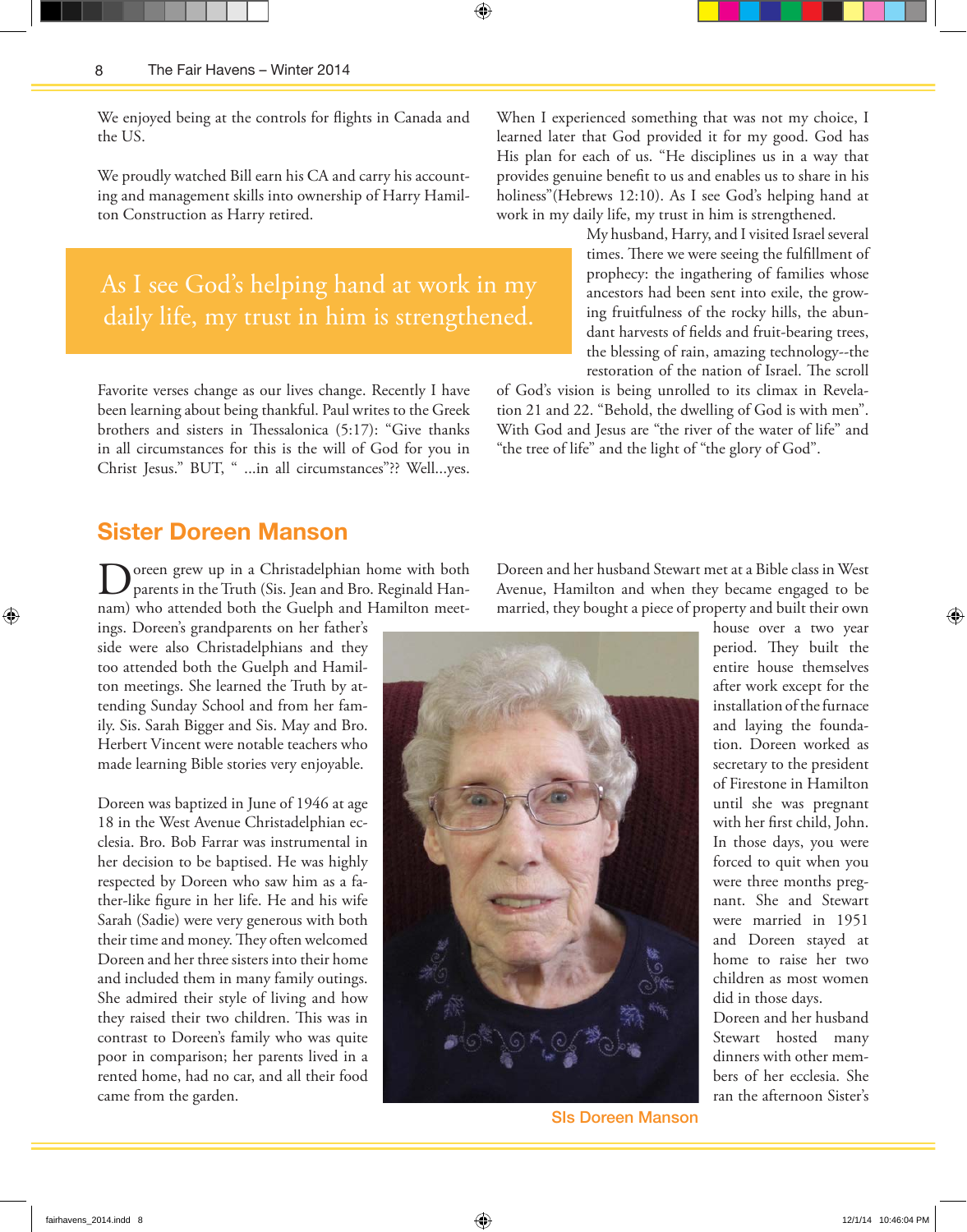class at West Avenue for 15-20 years and provided car rides for those who were in need. After Stewart died in 1980 she looked after her son's and daughter's children (John and Janice), particularly the twin grandsons - Daniel and William Snodgrass who were born premature and needed extra attention. Doreen always reaches out to welcome new or visiting people and she loves to bake and share her famous chocolate chip cookies. Currently, Doreen enjoys knitting squares for Snuggles, a Christadelphian-led project that sends knitted squares to Africa where they will be sewn together into small blankets for needy children in day care centers.

Doreen takes great comfort in reading Bible prophecy and watching it unfold before her eyes. This strengthens her faith and she feels that the return of Christ is imminent based on today's current events. She particularly enjoys reading end time Bible prophecy as described by Christ in Matthew 24 and Luke 21.

Doreen currently lives in the Stone Lodge Retirement home in Guelph and she enjoys talk-

ing with fellow residents about her beliefs. She lives amongst many non-believers and when situations arise to share her beliefs and her hope in a simple way, she takes advantage of the opportunity. Many of the residents do not own Bibles and so Doreen likes to explain how Jesus was the Son of

God and tries to impress upon them the importance of baptism. When something significant happens in the world that she thinks is linked to Bible prophecy, particularly events in the Middle East, she enjoys sharing her faith and providing insight into the Scriptures to show that God is in control and that world events are unfolding just as God intended.

⊕

Doreen's advice for the younger generations of believers is to read and study the Bible. Decide for yourself what you believe. While it's good to hear what others think, it's better to search out the Scriptures yourself to verify first principles.

Doreen always reaches out to welcome new or visiting people and she loves to bake and share her famous chocolate chip cookies.

> Unity in the brotherhood and having a loving relationship with all brothers and sisters of like precious faith is critical to your walk in Christ.

⊕